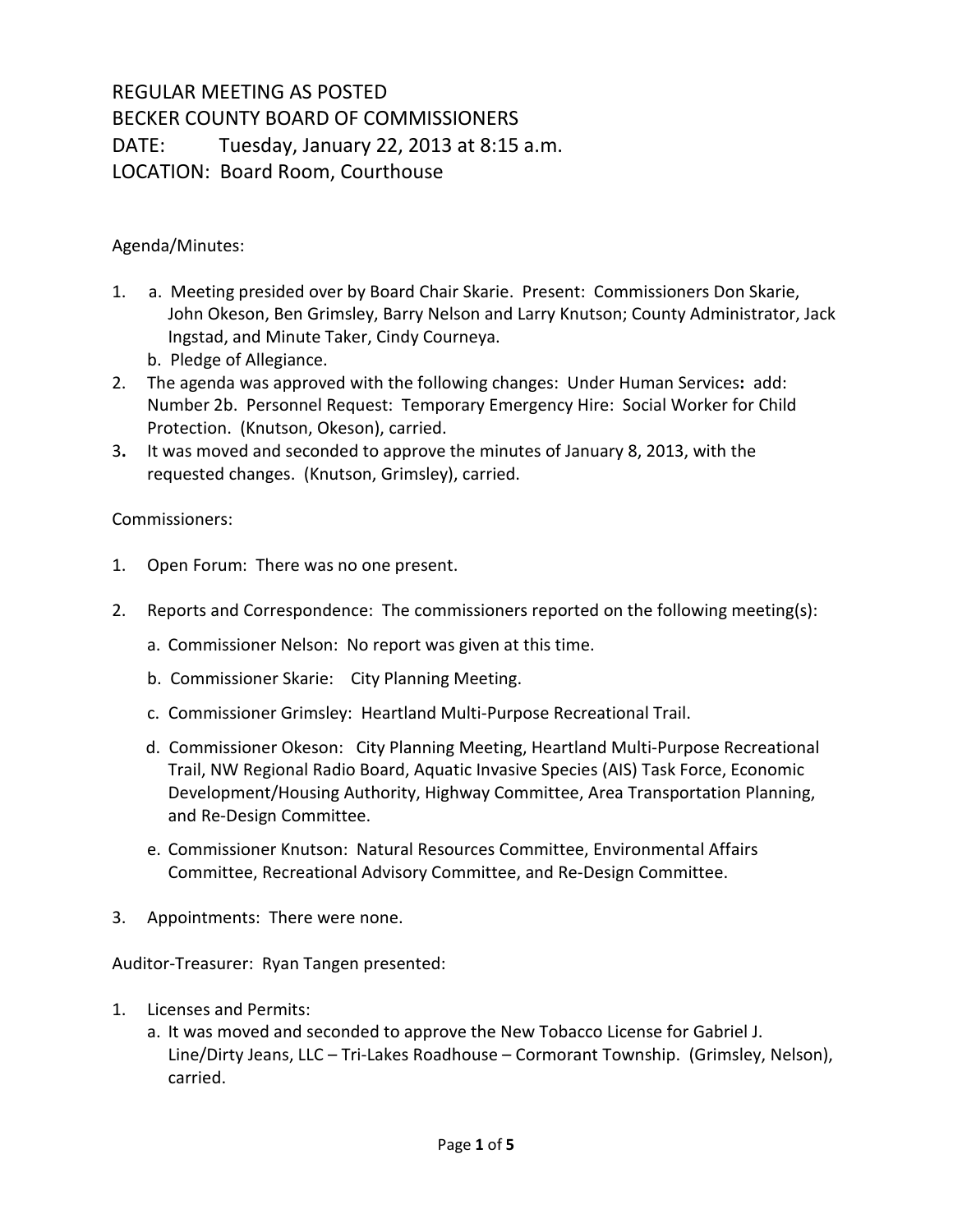Finance Committee: Ryan Tangen presented:

- 1. It was moved and seconded to approve the regular claims, over 90-day claims, and Auditor's Warrants:
	- a. Over 90-Days:
		- i. NRG in the amount of \$517.00 due to not receiving an invoice.
		- ii. Reliable Printing Solutions in the amount of \$87.96 due to not receiving an invoice.
	- b. Auditor's Warrants (Tuesday Bills):
		- i. 01/08/13 in the amount of \$25,204.68
		- ii. 01/15/13 in the amount of \$1,075,465.94
		- (Knutson, Nelson), carried.
- 2. It was moved and seconded to approve the additional cost of \$400.00 onto the approved purchase price of \$31,200 for the purchase of a forklift for Environmental Services. (Nelson, Knutson), carried.
- 3. It was moved and seconded to approve Resolution 01-13-2D, to support Capital Improvement Grant Applications submitted by ULTRA, Northwoods Trail Reapers, Wolf Pack, and Midnite Riders snowmobile clubs in 2013, as approved by the County Administrator. (Nelson, Grimsley), carried.
- 4. It was moved and seconded to approve the upgrade of the NRM Department Head's cell phone to an iPhone4 data phone, at an additional cost of \$30/month. (Okeson, Nelson), carried.
- 5. It was moved and seconded to approve the request to obtain quotes for conducting a Native Plant Community Survey to include forty (40) plots at a cost of up to \$200 per plot, with a total cost of \$8,000 for the first year, using funds from the tax-forfeited account, and with at least two quotes being obtained. (Nelson, Knutson), carried.
- 6. It was moved and seconded to approve the purchase of one (1) portable radio and licenses for the GIS features on all radios for NRM, to complete the conversion to the new radio system, at an estimated cost of \$2,000. (Okeson, Knutson), carried.
- 7. It was noted that the air conditioning unit at Human Services is in need of repair and this will be addressed before spring.
- 8. It was moved and seconded to approve the upgrading of the 911 recording device for Dispatch, with the purchase of CyberTech Recorder software, at an estimated cost of \$29,445. (Nelson, Okeson), carried.

Highway: Brian Shepard presented:

- 1. It was moved and seconded to approve Resolution 01-13-2A, to approve the Highway Department Vehicle Policy dated January 22, 2013. (Nelson, Okeson), carried.
- 2. It was moved and seconded to approve Resolution 01-13-2B, to authorize and direct the Highway Department to purchase additional Mototrbo Radios (22) for the remaining vehicles, at an estimated cost of \$19,750. (Okeson, Knutson), carried.
- 3. It was moved and seconded to approve Resolution 01-13-2C, to authorize and direct the Highway Department to purchase one Broce Broom as per the capital outlay request. (Okeson, Nelson), carried.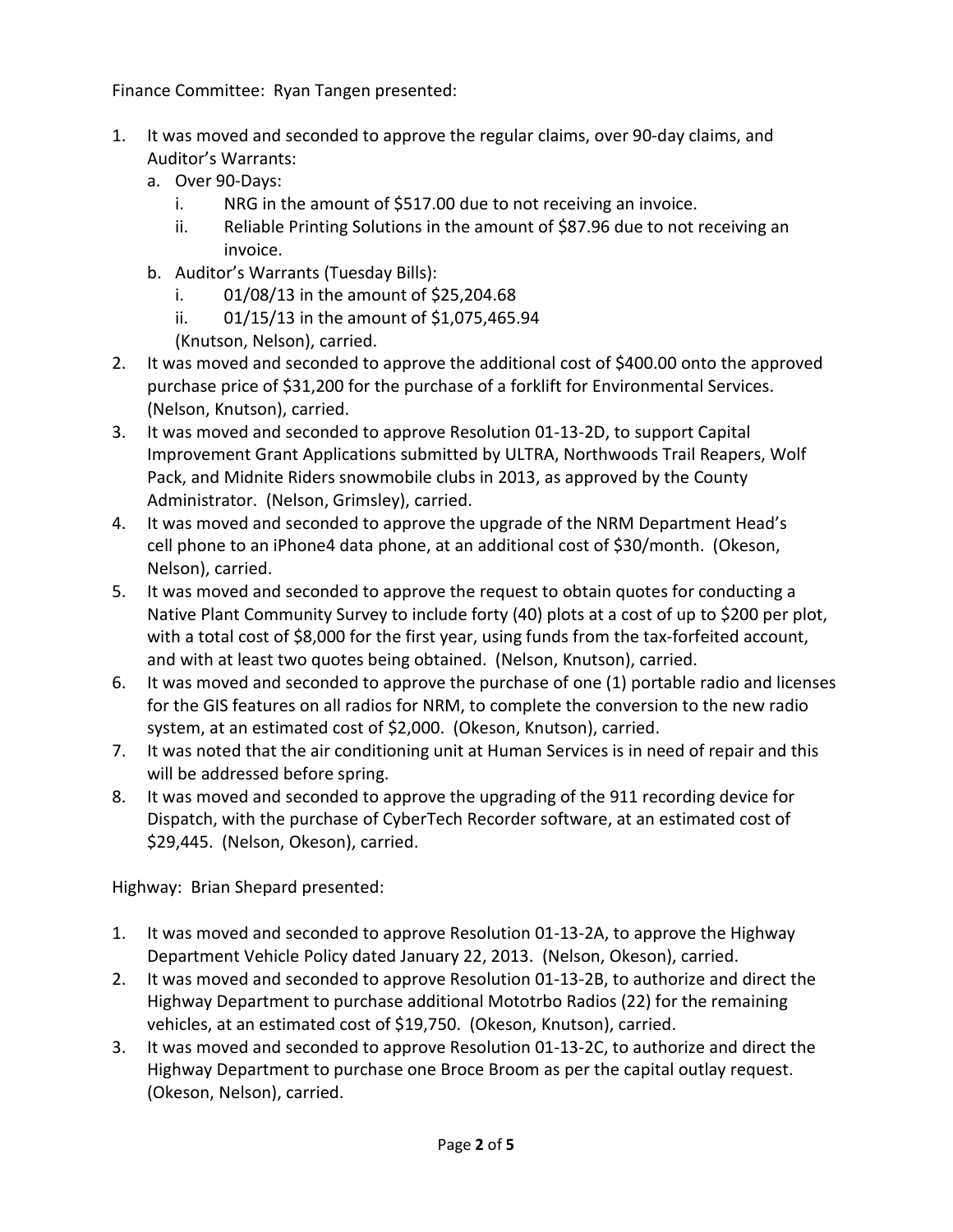Environmental Services: Steve Skoog presented:

1. It was moved and seconded to approve the Capital Purchase Request for a used 2005 Sterling Semi-Tractor (\$18,000) and 1997 Wabash Dry Van Trailer (\$2,750) for a total cost of \$20,750, plus applicable fees and pending vehicle inspections. (Knutson, Grimsley), carried.

Natural Resources Management (NRM): Marty Wiley presented:

1. Discussion was held in reference to setting Timber Auction Dates for 2013 and future years. It was noted to have the Natural Resource Management (NRM) Director and the Natural Resource Committee set the dates.

Sheriff: Chief Deputy John Sieling presented:

1. It was moved and seconded to approve Resolution 01-13-2G, to enter into a grant agreement for up to \$30,000 for a radio study, for the purpose of adopting a plan for Public Safety Communication within Becker County and as outlined in said resolution. (Knutson, Okeson), carried.

Human Services: Nancy Nelson presented:

- 1. It was moved and seconded to approve the Agreements/Contracts with the Department of Human Services for the Administration of the Local Collaborative Time Study (LCTS) activities; Becker County Developmental Achievement Center for Day Training, Habilitation Services and Transportation; Waiver Agreements for Perham Living Home Care, Inc., Meridian Services, and Blue Sky, Inc.; and the renewal of the contract with the Village for home-based crisis intervention services. (Knutson, Grimsley), carried.
- 2. It was moved and seconded to approve Resolution 01-13-2F, for Becker County to enter into an agreement with the State of Minnesota to provide public transportation services in Becker County, with Becker County Transit providing a local share of 15% of the total operating cost and 20% of the total capital costs, and to authorize the County Administrator and Human Services Director to execute said agreement. (Knutson, Nelson), carried.
- 3. It was moved and seconded to approve Resolution 01-13-2E, to hire a full-time Social Worker from the Minnesota Merit System, and if the filling of this position creates a parttime Social Worker vacancy, that position will also be filled from the Merit System. (Nelson, Grimsley), carried.
- 4. It was moved and seconded to approve Resolution 01-13-2H, to hire an emergency temporary Social Worker for Child Protection, for up to 67 days, to assist the Child and Family Services Unit. (Nelson, Knutson), carried. It was noted by County Administrator, Jack Ingstad, that this is a critical service to provide and he recommended that the emergency hire be approved. This was also presented to the Finance Committee with their recommendation to approve.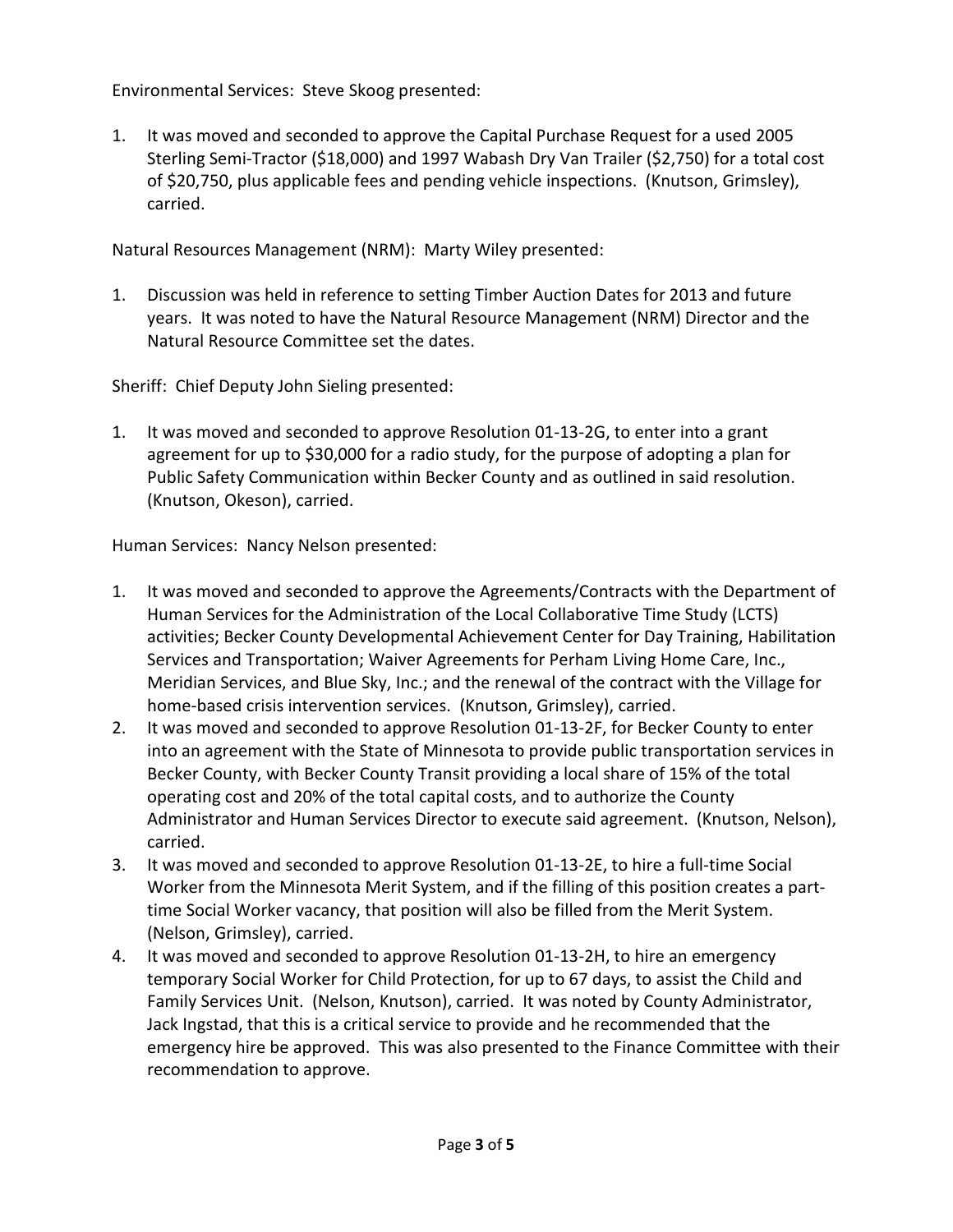- 5. County Administrator, Jack Ingstad, was instructed to authorize the increase of \$600 onto the purchase price previously authorized for the purchase of three (3) vehicles for Human Services.
- 6. It was moved and seconded to accept the Human Services reports for Adult Services, Child and Family Services, Community Health, Financial Services, and Transit. (Knutson, Nelson), carried.
- 7. It was moved and seconded to approve the Human Services Claims for Human Services, Community Health, and Transit. (Nelson, Okeson), carried.

Central Services/Human Services: Nancy Grabanski presented:

- 1. It was moved and seconded to re-appoint Jean Evans to the Personnel Board of Appeals for a three-year term ending December 31, 2016. (Nelson, Grimsley), carried.
- 2. It was moved and seconded to approve the Discrimination/Harassment training to be held at the Courthouse, as part of the county's ongoing commitment to education, with an estimated cost of \$1,690. (Okeson, Nelson), carried.
- 3. It was moved and seconded to approve the Pay Equity Compliance Report, as presented, and to authorize the Board Chair to sign said report. (Grimsley, Knutson), carried.
- 4. Discussion was held in reference to the Highway Engineer Applicant Screening process. It was the consensus of the Board that two commissioners from the Highway Committee, the County Administrator, and Human Resources Director screen the applicants and the interview panel consisting of the two commissioners from the Highway Committee, the County Administrator, and Human Resources Director, along with one to two other agency personnel do the actual hiring.

Planning and Zoning: Patty Swenson presented:

- 1. It was moved and seconded to concur with the Planning Commission Recommendations (October 16, 2012), to approve the Final Plat Grand View Estates of Nelson Lake. (Knutson, Okeson), carried.
- 2. Ms. Swenson presented the 2012 Year-End Report for the Planning and Zoning Department, noting that the Zoning Applications and Permits were up 19% from 2011, reflecting economic recovery and growth within Becker County. She also provided a summary of the status of the Planning and Zoning Department permitting and program statistics.
- 3. Ms. Swenson reported that the AIS Task Force discussed the AIS Coordinator position and possibilities include sharing the position with the Cormorant Lakes Watershed and/or combining the position with the Emergency Management position. The AIS Task Force will be meeting on February 6, 2013.

Lunch Bunch was held at Sunlite and provided by Commissioner Skarie.

It was moved and seconded to adjourn the meeting. (Knutson, Nelson), carried.